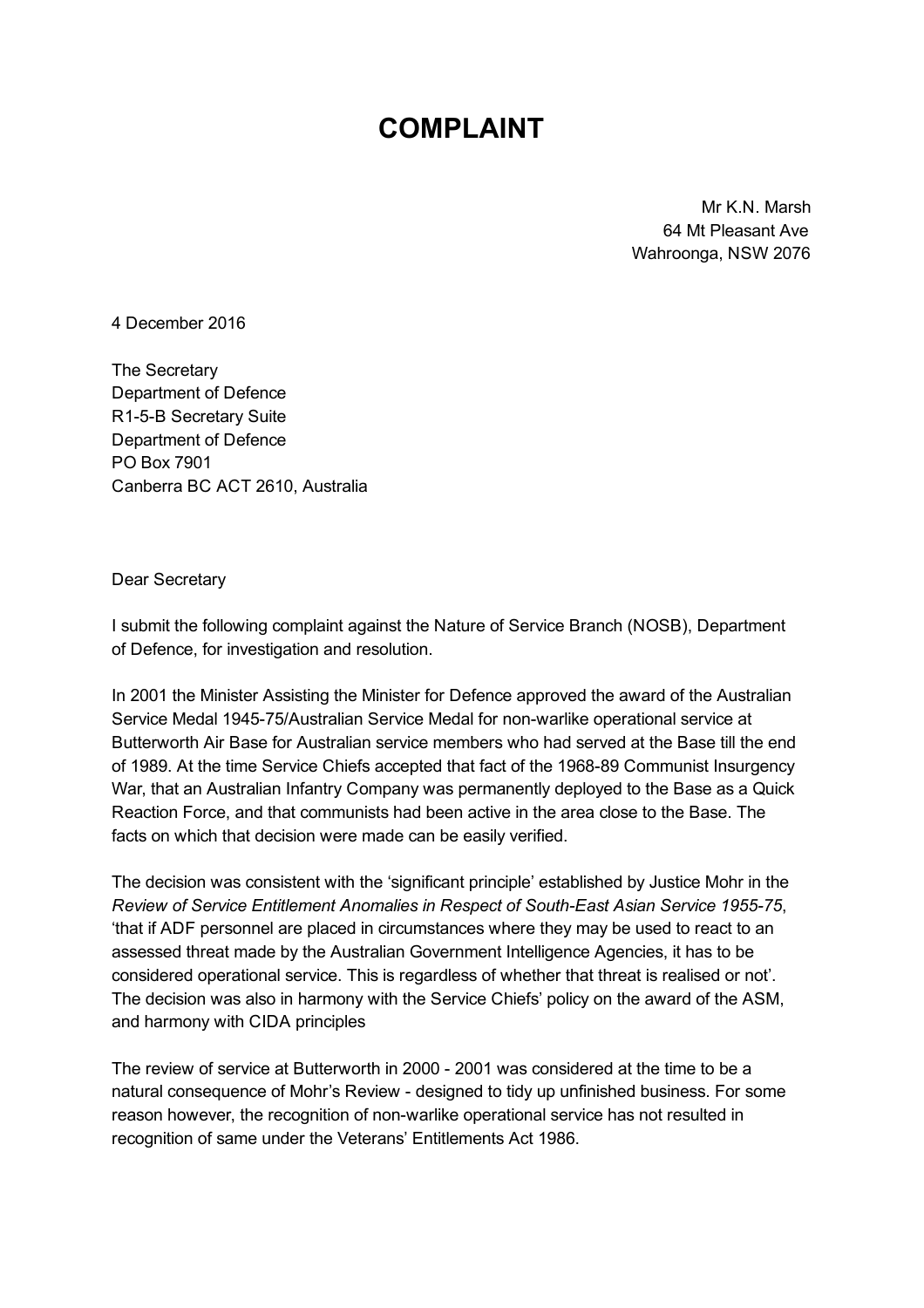Following submissions from representatives of the Rifle Company Butterworth for recognition of warlike service in 2007 the then Minister agreed to recognition of what in effect is non-warlike service for RCB Veterans. However, the instruments approving this decision were botched. Further representation in 2009 resulted in a review of the Nature of Service (NOS) at Butterworth, this being completed in 2011. The outcome was that the NOS at Butterworth did not meet the essential requirements for either warlike or nonwarlike service.

Advice given to the Minister at the time, and eventually the Parliamentary Petitions Committee in 2014, by NOSB, fails to mention the 2001 decision and the facts it was based on. Further, that advice contains serious and misleading statements of fact, ignores relevant high level documents - both in terms of origin and security classification - and fails to address the key fact of 'incurred danger' as determined by Mohr and later Justice Clarke.

The advice given by NOSB can only be seen as false and misleading. Consequently Ministers and the Parliament have been misled by the Department and military veterans unfairly denied recognition and entitlements that have been earned.

I submit the following for you investigation and response and will appreciate a response by 15 February 2016. If I have not heard from you by then I will consider further options for seeking justice on this matter.

Yours Sincerely,

K.N. Marsh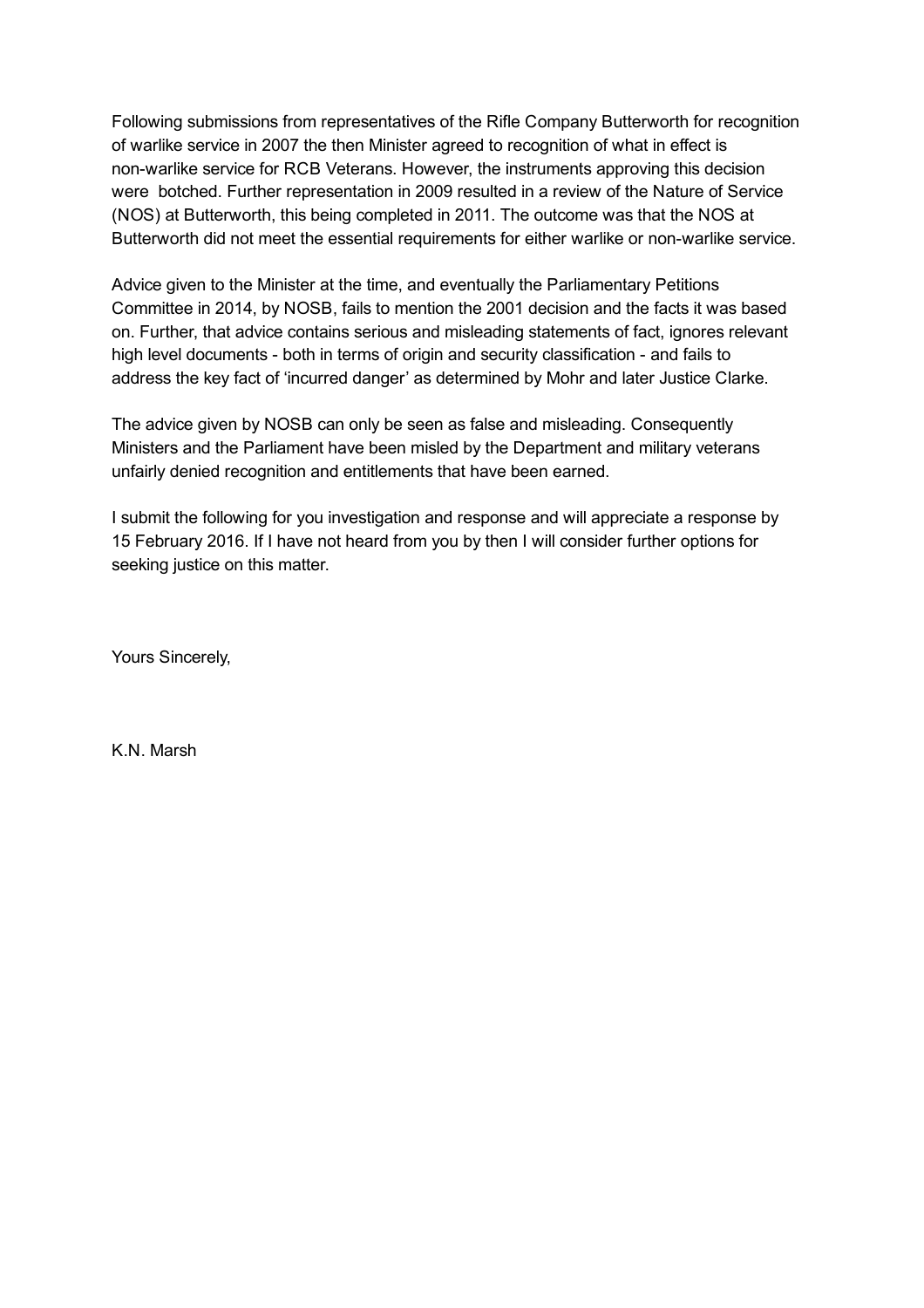# COMPLAINT AGAINST THE NATURE OF SERVICE BRANCH (NOSB)

# NATURE OF COMPLAINT

1. I submit this complaint against the NOSB for your investigation. The evidence provided below will show that since 2010 reports prepared by NOSB in response to claims made by veterans who served at Butterworth Air Base up to the end of 1989:

- Do not address the 'very significant principle established by MAJGEN Mohr ...'that if ADF personnel are placed in circumstances where they may be used to react to an assessed threat made made by Australian Government Intelligence agencies it has to be considered operational service. This regardless of whether that threat is realised or not'.
- Fails to acknowledge the 2001 decision to recognise non-warlike operational service at Butterworth to the end of 1989 and the evidence on which that decision was made.
- Makes selective use of documents to support the claim that service during the period was nothing more than peacetime service.
- Support their case by lifting statements out of context.
- Ignore key documents that show the real reason a Rifle Company was deployed to Butterworth between 1970-1989.
- 2. The approach taken by NOSB since 2010 has:
	- Denied fair treatment to veterans seeking to have the classification of their service reviewed.
	- Denied veterans access to repatriation benefits that they should be entitled to.
	- Misled Ministers of the Crown.
	- Misled the Parliamentary Petitions Committee and, therefore, the Parliament.
	- Devalued the Australian Service Medal 194575 and Australian Service Medal as an award recognising operational service. At the time the decision was made to recognise service at Butterworth with the appropriate version of these medals Service Chiefs were agreed that they should not be awarded for peacetime service, regardless of how hazardous that may have been<sup>1</sup>.

<sup>&</sup>lt;sup>1</sup> ADF Medals Policy - Where We Have Been and Where We Are Going. Copy obtained under Freedom of Information Act at:

http://rarnational.org.au/wp-content/uploads/2011/11/CDF-Policy-Medals-1991.pdf. Accessed 28 Nov 2016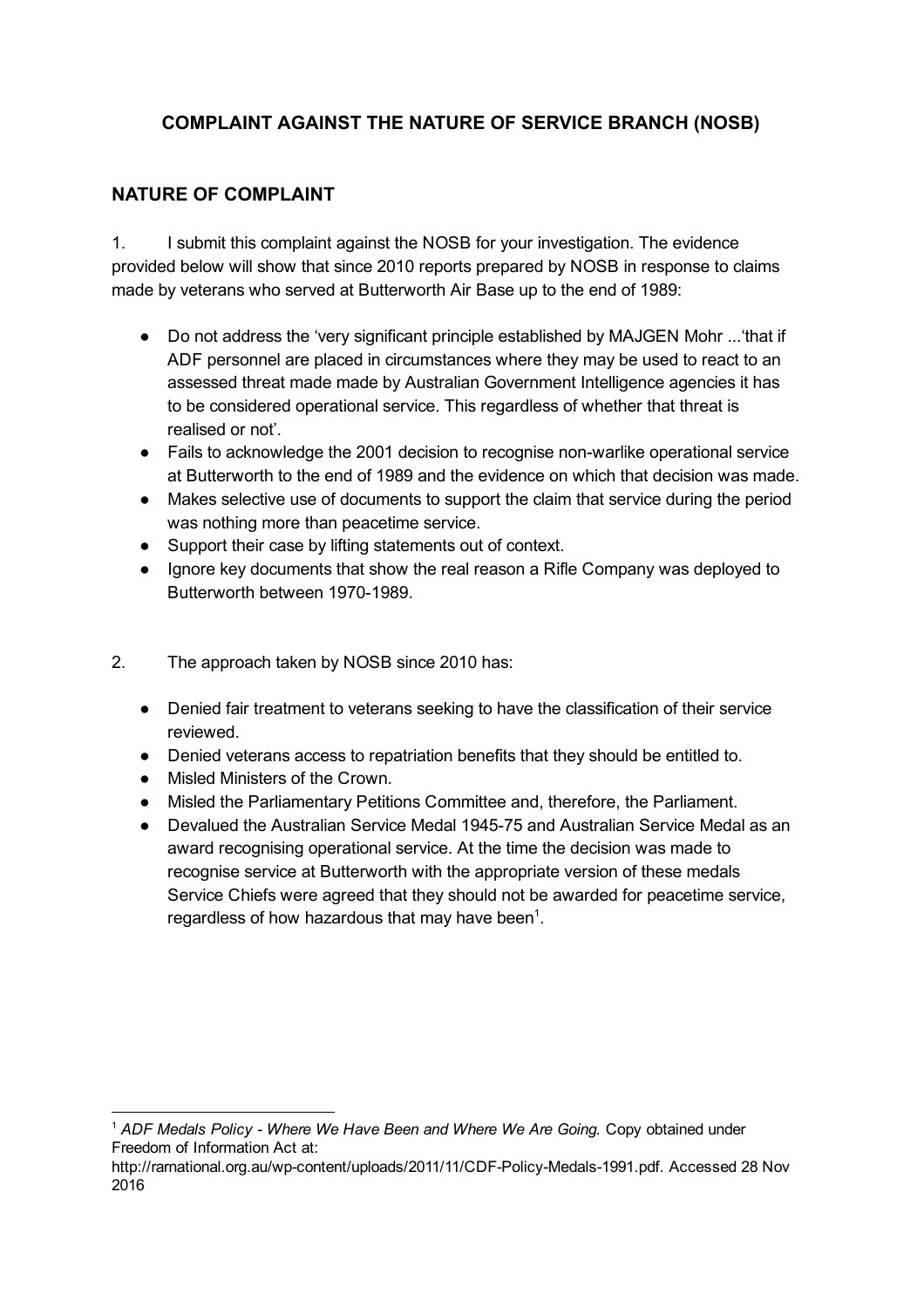# **OUTLINE**

- The Legal Position an Objective Test
- Non-Warlike Operational Service Determination 2001
- NOSB Report 'Background Information Paper Nature of Service Classification ADF Service At RAAF Butterworth, 14 October 2011
	- Background
	- NOSB's Errors and Omissions 2011
- 2014 Report to the Parliamentary Petitions Committee
- NOSB 2014 Acknowledge Threats to Butterworth
- NOSB's Conclusion 2014
- Rifle Company Butterworth
- Other Reviews
- Conclusion
- Remedies Sought

# THE LEGAL POSITION - AN OBJECTIVE TEST

3. Justice Mohr, in the Review of Service Entitlement Anomalies in Respect of South-East Asian Service 1955-75, stated :'In essence, Section 7A the VEA 1986 requires that a veteran must have 'incurred danger from the hostile forces of an enemy' before such service becomes 'qualifying service' for the 'service pension'<sup>2</sup>.

4. Mohr concluded that the test as to whether or not danger had been incurred was an objective one determined by 'the facts as they existed at the time the danger was faced'. He determined an 'objective danger' was established if:

- An armed enemy is proven to have been present; or
- … 'a serviceman is told there is an enemy and that he will be in danger …'

On the last point Mohr was quite clear: 'The member's experience of objective danger at the time will not be removed by 'hindsight' showing that no actual enemy operations eventuated<sup>3</sup>'.

5. Justice Clarke, in the Review of Veterans' Entitlements, concurred with Mohr. At 11.60 he stated:

If then, the military authorities consider that a particular area is vulnerable to attack and dispatch armed forces there, they are sending forces into harm's way, or danger. This was the second point made by Mohr - that veterans ordered to proceed to an area where they are endangered by the enemy will not only perceive danger, but to them the danger will be an objective one

 $2$  Review of Service Entitlement Anomalies in Respect of South-East Asian Service 1955-75. Feb 2000 (The Mohr Report), p.8

 $3$  Ibid, p. $9$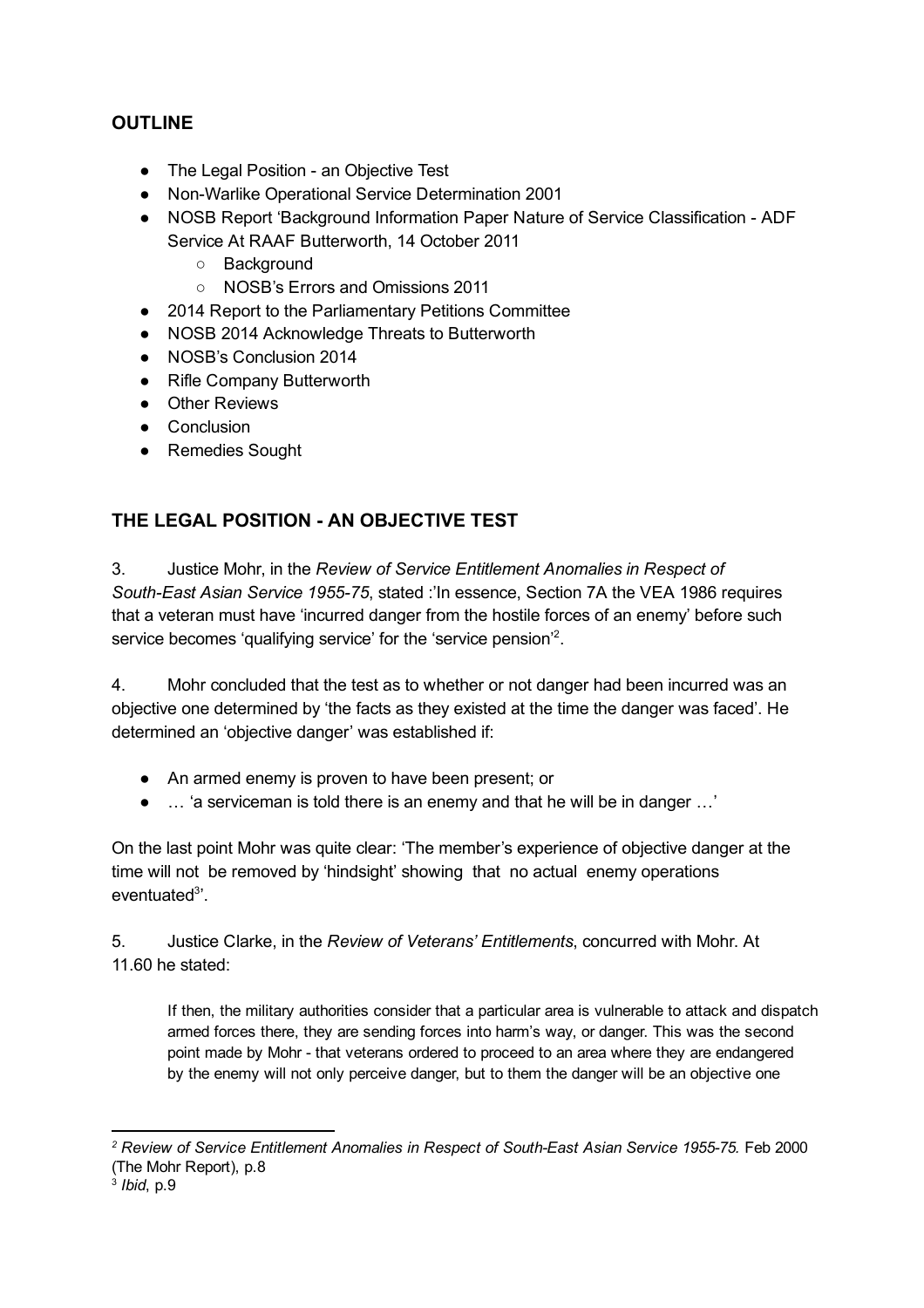based on rational and reasonable grounds. In these circumstances, what the historian says he or she has learned since the war about the actual intention of the enemy is hardly relevant.<sup>4</sup>

# NONWARLIKE OPERATIONAL SERVICE DETERMINATION 2001

6. On 15 April 2001 the Minister Assisting the Minister for Defence, the Hon. Bruce Scott MP, approved a recommendation to recognise non-warlike operational service in South East Asia from 31 Oct 1971 to 31 Dec 1989 with the award of the Australian Service Medal  $(ASM)^5$ ,  $6$ . The basis on which this decision was made included the following facts:

- A communist insurgency within the borders of Peninsular Malaysia.
- The establishment in 1970 of a Rifle Company (Rifle Company Butterworth (RCB)) as a quick reaction force to meet the communist threat to Butterworth and to be responsible for the internal security of the Base. This role continued till the end of the communist threat at the end of 1989.
- Communist activity close to the Butterworth base.
- Known incidents of the RCB quick reaction force being fired at by the poorly trained Malaysian Airforce Defence Guards.
- A known stand-off between RCB members and communist terrorists.

These and other facts proving the reality of the communist threat, including the direct threat to Butterworth, are readily confirmed.

7. The decision recognised 'the principle established by MAJGEN Mohr, during his deliberations on service in SE Asia that if ADF personnel are placed in circumstances where they may be used to react to an assessed threat made by the Australian Government Intelligence Agencies, it has to be considered operational service. This is regardless of whether that threat is realised or not'. It was also 'consistent with CIDA Principle No 3 which states, inter alia, care must be taken in recognising service by some the comparable service of others is not overlooked or degraded $7$ .

<sup>4</sup> Review of Veterans' Entitlements. Jan 2003 (The Clarke Report).

<sup>&</sup>lt;sup>5</sup> The recommendation was authorised by Admiral C.F. Barrie, CDF on 10 Apr 2001. The date on which it was approved by the Minister is hard to decipher.

This and other documents referred to in this complaint relating to the decision to award the ASM to the end of 1989 are included as attachments to a submission from the Vice Chief Defence Force to the Defence Honours and Awards Tribunal's Inquiry into the Recognition of Members of Rifle Company Butterworth for Service in Malaysia between 1970 and 1989, dated 23rd June 2010, with the exception of the ADF Medals Policy - Where We Have Been and Where We Are Going.

<sup>&</sup>lt;sup>6</sup> The term Australian Service Medal (ASM) is used generically to refer to both the ASM 1945-75 and the ASM

 $7$  Minute, Review of Service Entitlement in Respect of the Royal Australian Air Force and Army Rifle Company Butterworth Service 1971-1989. Air Commodore McLennan DGCMP to CDF, 28 Mar 01. Attached to the VCDF's submission to the Defence Honours and Awards Tribunal's *Inquiry into the* Recognition of Members of Rifle Company Butterworth for Service in Malaysia between 1970 and 1989, dated 23rd June 2010.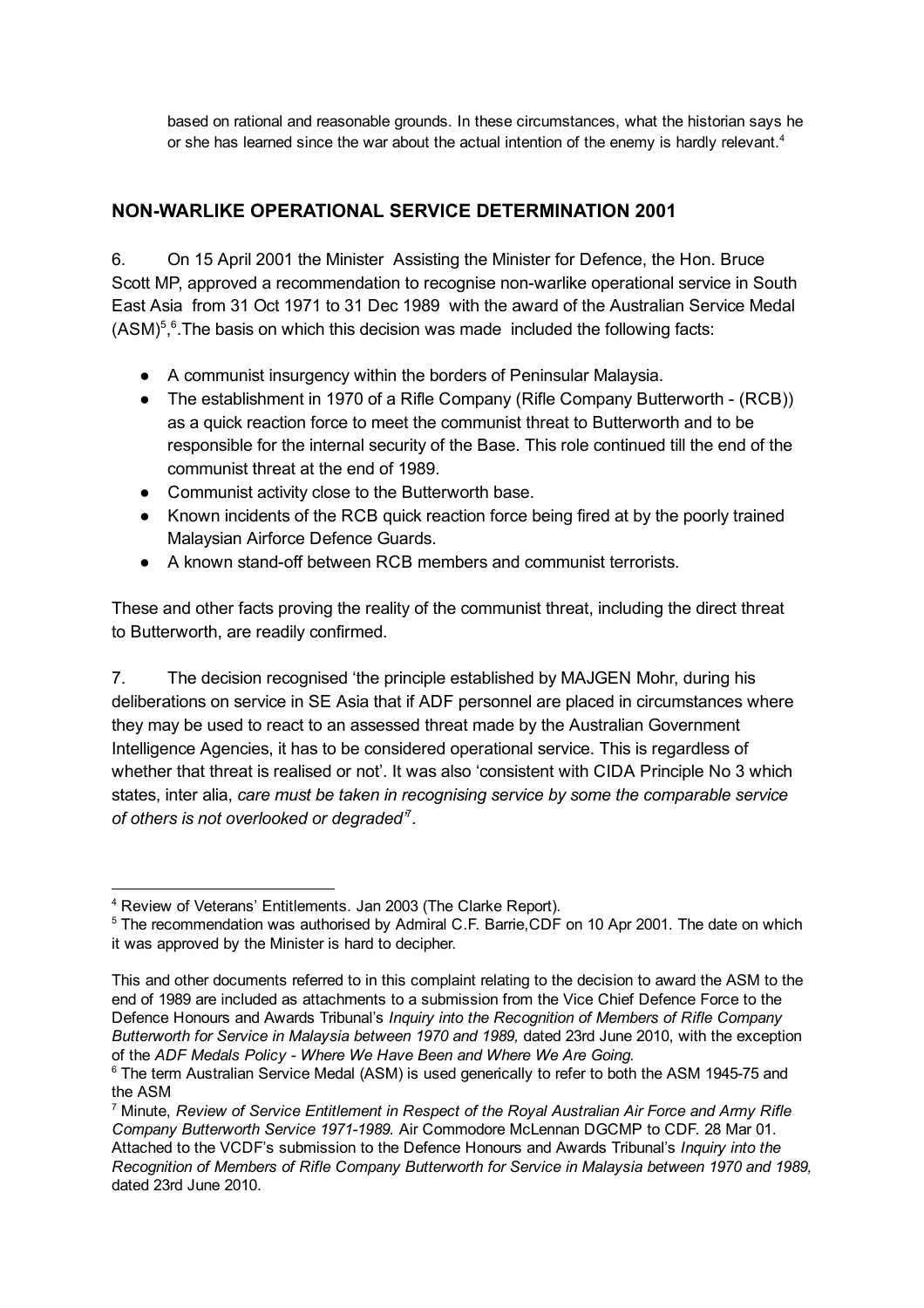8. The principle established by MAJGEN Mohr is described in the ADF Medals Policy, referred to below, as 'very significant', being made by Mohr 'in his capacity as a South Australian State High Court Justice' 8

9. Air Commodore McLennan also advised the decision was in accord with a recent paper regarding the award of the ASM:<sup>9</sup>

This submission has been endorsed by the CA and CAF. The recommendations made in the submission meet with the principles of the 1993/94 Committee of Inquiry into Defence and Defence Related Awards and accord with the recommendations at paragraph 27 of the recent paper entitled "ADF Medals Policy - Where We have Been And Where We Are Going" recently approved by yourself and the three Service Chiefs.

10. The 'ADF Medals Policy' paper specifically ruled out awarding the ASM for overseas peacetime service, including training. It was reserved for service 'in situations that include international security treaties or agreements' such as the Far East Strategic Reserve or Five Power Defence Agreement (FPDA), service that required 'specific military skills' of a kind that allowed a declaration of nonwarlike service by the Minister, and 'service involving that with an international coalition force and where other countries involved have recognised their defence personnel with a medal …' Butterworth operated as part of the FPDA requiring 'specific military skills'. Service with the Malaysian armed forces to the end of 1989 is recognised by the award of the Malaysian Service Medal (PJM). This determination was made before the decision to extend the ASM to the end of 1989.<sup>10</sup>

# NOSB REPORT 'BACKGROUND INFORMATION PAPER NATURE OF SERVICE CLASSIFICATION ADF SERVICE AT RAAF BUTTERWORTH, 14 OCTOBER 2011

#### **BACKROUND**

11. In 2007 former members of the Rifle Company Butterworth (RCB) made a submission to the then Minister for Veterans' Affairs, Bruce Billson MP, to have their service at Butterworth between 1970-1989 recognised as warlike service. Following a review by Defence it was determined there were grounds for recognising this service as non-warlike service, but there were no grounds to support warlike service (for the purposes of this paper, non-warlike service includes hazardous service). This was agreed to by the Minister in the last day's of the Howard Government.

<sup>&</sup>lt;sup>8</sup> ADF Medals Policy - Where We Have Been and Where We Are Going. (para. 19). Copy obtained under Freedom of Information Act at:

http://rarnational.org.au/wp-content/uploads/2011/11/CDF-Policy-Medals-1991.pdf. Accessed 28 Nov 2016

<sup>9</sup> Minute from Director General Career Management Policy to Chief of the Defence Force of 21 March 2001.

<sup>&</sup>lt;sup>10</sup> ADF Medals Policy - Where We Have Been and Where We Are Going.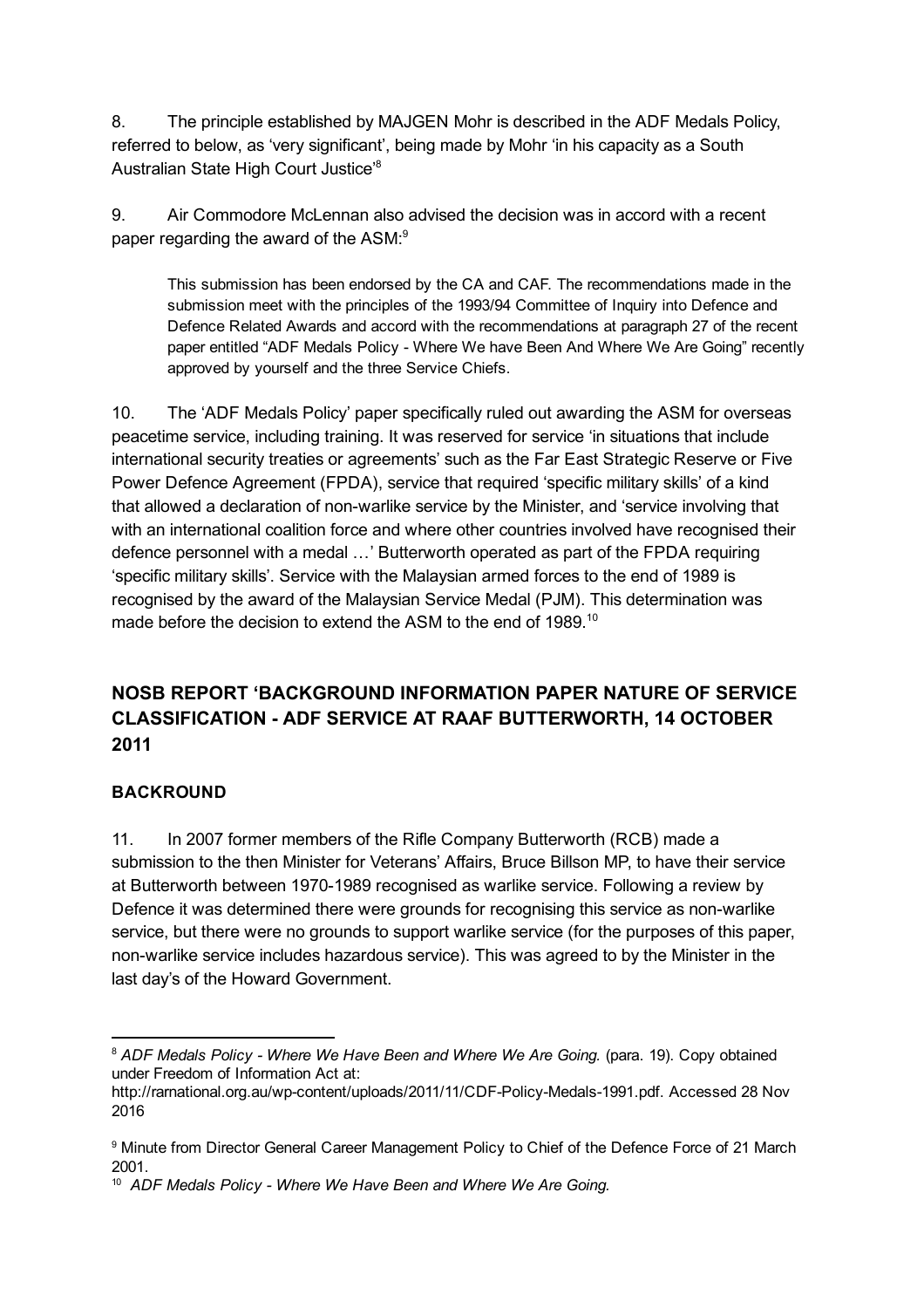12. Approximately 18 months later, in 2009, a member of the RCB Review Group wrote to Minister Robert Snowden noting that the decision of the former Minister had not been actioned. It was then discovered that the legislative instruments signed by Billson to implement the decision had not been registered and, were in fact, flawed. Following efforts to 'resolve the legal status of the Instruments and the process by which the matter might finally resolved ... in mid-2011 Defense conducted a "first principles" review of all ADF service at Butterworth from 1971 …' The 'review examined official Government and Defence Force correspondence available within Defence and from the Australian War Memorial and National Archives of Australia, as well as the various submission which had been made by various claimants over the years.'

#### 13. This review concluded:

… that the previous 2007 review relied heavily on selective information, and that little objective research was undertaken to either corroborate or disprove the statements which had been made by the claimants. Although the advice provided to Minister Billson was the best available at the time, it has subsequently been shown to be inadequate and misleading. Certainly the evidence now available does not support the claim that RCB was an operational deployment.

14. Consequently service at Butterworth post 1966 would remain classified as peacetime service. Despite this eligibility for the Australian Service Medal 1945-75 or Australian Service Medal (which by regulation can only be awarded for prescribed non-warlike operations) would not be affected $11$ .

#### NOSB's ERRORS AND OMISSIONS 2011

15. NOSB in 2011 ignored the 2001 decision. Why? Was this a deliberate attempt to hide the fact from the Minister that a decision had been made in 2001 that recognised 'the principle established by MAJGEN Mohr, during his deliberations on service in SE Asia that if ADF personnel are placed in circumstances where they may be used to react to an assessed threat made by the Australian Government Intelligence Agencies, it has to be considered operational service. This is regardless of whether that threat is realised or not<sup>12</sup>.

16. NOSB in 2011 stated ' that the previous 2007 review relied heavily on selective information, and that little objective research was undertaken to either corroborate or disprove the statements which had been made by the claimants<sup> $13$ </sup>. Why was the 2001 evidence ignored? To quote from that evidence:

<sup>&</sup>lt;sup>11</sup> Paragraphs 11-14 summarise a letter from the Parliamentary Secretary for Defence, Senator the Hon David Feeney, to the Chairman, RCB Review Group, of 19 May 2012. Two documents giving the reasons for the decision accompanied the letter, both prepared by Defence's Nature of Service Branch (NOSB). The following comments relate to the document 'Background Information Paper Nature of Service Classification - ADF Service at RAAF Butterworth', dated 14 October 2012.

<sup>&</sup>lt;sup>12</sup> Minute, Review of Service Entitlement in Respect of the Roval Australian Air Force and Army Rifle Company Butterworth Service 1971-1989. Air Commodore McLennan DGCMP to CDF, 28 Mar 01. <sup>13</sup> Letter from the Parliamentary Secretary for Defence, Senator the Hon David Feeney, to the Chairman, RCB Review Group, of 19 May 2012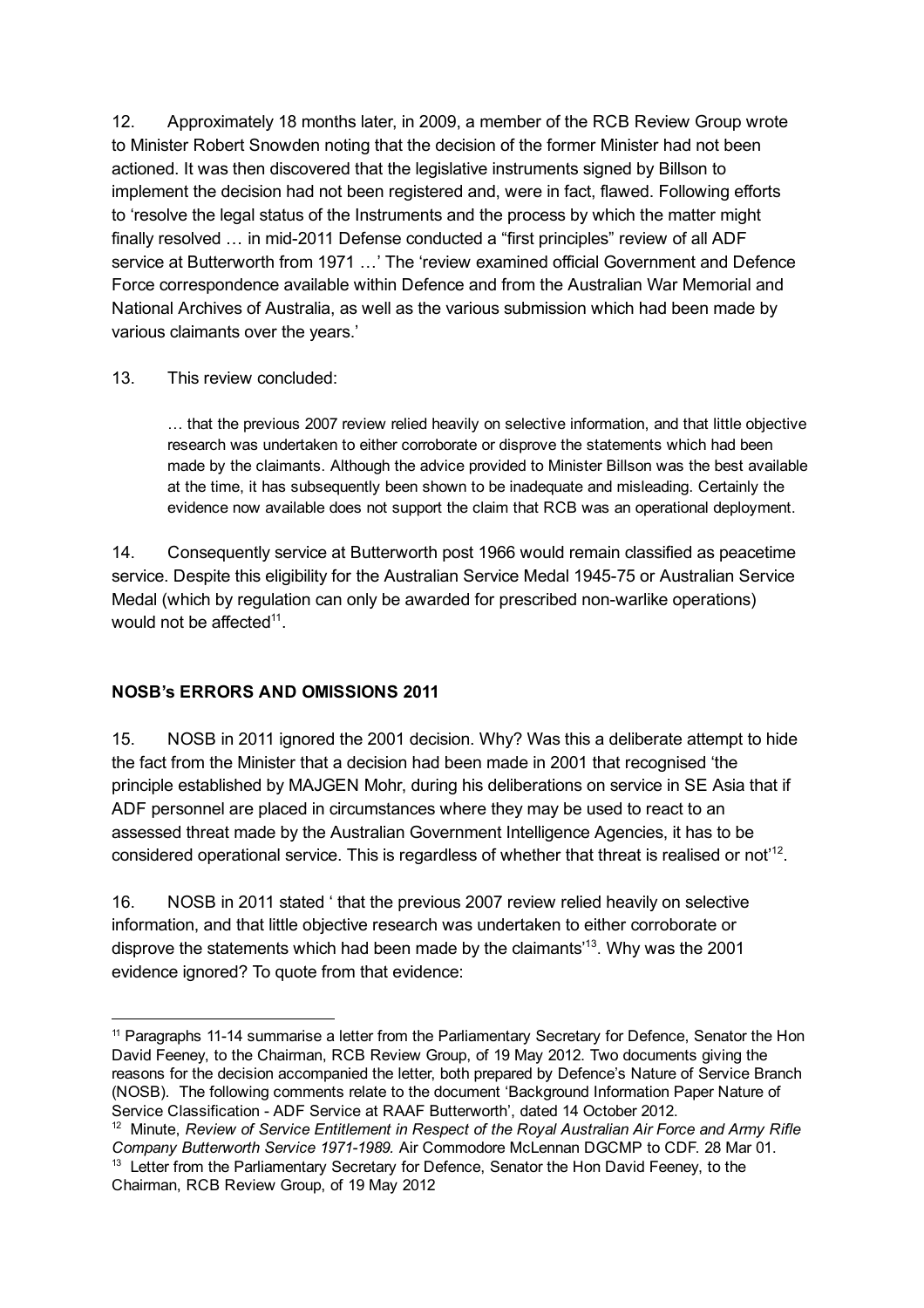Added to the hazards involved for the RCB were the Malaysian Airforce Defence Guards (Handau). These were conscripts who were also employed to provide security to the Air Force base. Advice from the Army Historical Unit is that they were an additional hazard as they had various levels of training (not particularly good) and it was not unusual for the Handau to overreact when surprised and shoot at the unknown. Such incidents are known to have occurred during RCB quickreaction response training in which RCB members came under fire. There is also a known incident in the early 1970s that during such training, a contact was made with the Malay terrorists, however this resulted in a 'stand-off' situation and although tense, did not result in any exchange of fire or casualties. Due to known armed terrorist activities, the northern regions of the Malay Peninsular were 'no go' areas for ADF personnel.<sup>14</sup>

17. This advice 'from the Army Historical Unit' shows clearly that a risk of casualties existed at the time and cannot therefore be dismissed as 'hearsay.' Further, the list of known incidents listed at paragraph 6 (above) are all verifiable and therefore 'objective'. Further, there is ample objective evidence available from the National Australian Archives and other places demonstrating the risk to Australian forces at Butterworth. This was acknowledged by NOSB in 2014 - see below.

18. In 2011 NOSB concluded 'the evidence now available does not support the claim that RCB was an operational deployment<sup>15</sup>'. Again, evidence listed above demonstrates clearly that this is at odds with the 2001 decision. That no mention is made of that decision must raise questions about the integrity of the 2011 report.

19. NOSB, at paragraph 14, state that 'in the event of a security emergency due to a communist terrorist threat, the Air Base Butterworth Defence Operations Centre (GDOC) was to be activated and all Malaysian and ADF personnel at Butterworth formed a Base ground defence force with specified defensive duties'. At paragraph 15 they state 'Air Force has advised that no security emergency was ever declared at Butterworth'<sup>16</sup>. This retrospective statement is hardly relevant given the principle established by MAJGEN Mohr.

20. The above statement is problematic because it seems to deny that increased security measures were implemented at different times in response to the perceived threat. Base Squadron CO Reports for the period Jan 76 - Sept 78, under the heading Defence Section Operational, clearly show that the GDOC was regularly manned owing to possible ground

<sup>&</sup>lt;sup>14</sup> Appears to be an attachment to Ministerial submission from Chief of the Defence Force to Minister Assisting the Minister for Defence of 10 April 2001. Attached to the VCDF's submission to the Defence Honours and Awards Tribunal's Inquiry into the Recognition of Members of Rifle Company Butterworth for Service in Malaysia between 1970 and 1989, dated 23rd June 2010.

<sup>&</sup>lt;sup>15</sup> Letter from the Parliamentary Secretary for Defence, Senator the Hon David Feeney, to the Chairman, RCB Review Group, of 19 May 2012

<sup>&</sup>lt;sup>16</sup> Background Information Paper, Nature of Service Classification - ADF Service at RAAF Butterworth, Nature of Service Branch, 14 October 2011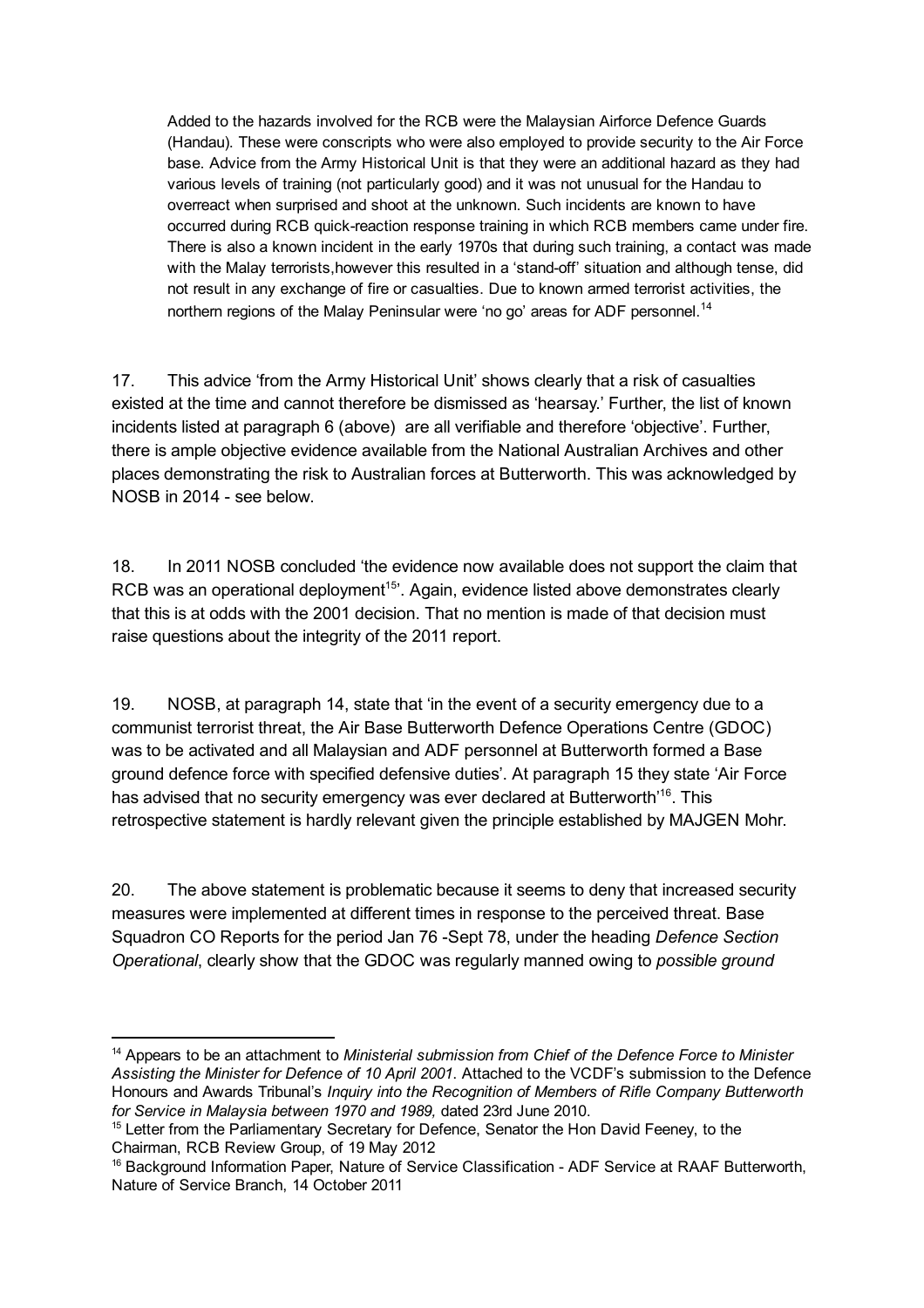threat to Air Base Butterworth<sup>17</sup>. What was this threat if not from enemy forces? That the GDOC was manned can only mean members of the GDOC would have been told that an enemy attack was possible. To quote Mohr:

... if a serviceman is told there is an enemy and that he will be in danger, then that member will not only perceive danger, but to him or her it will be an objective danger on rational and reasonable grounds. If called upon, the member will face that objective danger. The member's experience of the objective danger at the time will not be removed by 'hindsight' showing that no actual enemy operations eventuated<sup>18</sup>.

21. At paragraphs 34-36 NOSB<sup>19</sup> misrepresent the 2000 'Review of Service Anomalies in Respect of South-East Asian Service 1955-1975 (Mohr Report). They say:

Para 34. … Mohr discussed ADF service at … Butterworth up to 1975. He noted the Malayan Emergency formally came to an end on 31 July 60 and activity from communists was then effectively contained in the Thai/Malay border region. Although there was still some danger abroad, this danger was remote from activities at … Butterworth. Consequently, with the exception of service in the Thai/Malay border region, he considered that 31 July 60 was a suitable date to signify the end of the period of qualifying service for the service pension during the Malayan Emergency.

Para 35. However, as there was still some remote danger throughout the Malayan peninsular, Justice Mohr stated that the nature of service from 31 Jul 60 until the end of the operational period would still satisfy the conditions for it to be classified as operational service. He recommended that eligibility for qualifying service for the service pension during the Malayan Emergency should be restricted to those allotted for service up to and including 31 Jul 60, and the period from 1 Aug 60 to 27 May 63 inclusive remain as operational service ...

Para 36. It is of some interest that Justice Mohr did not make specific reference or recommendations regarding service by the RCB. Possibly this omission is an indication that he considered all service beyond 27 May 63 as not appropriate for further consideration.

22. The falsehood presented in paragraph 21 (above) is shown in attachments to the June 2010 submission to the Defence Honours and Awards Tribunal 'Inquiry into the Recognition of Members of Rifle Company Butterworth for Service in Malaysia between 1979 and 1989' by the Vice Chief Defence Force, Lieutenant General D.J. Hurley AC, DSC. It seems highly improbable that these documents would not have been known to NOSB a little over 12 months later.Therefore it seems the comments at paragraph 36 of the NOSB are intentionally misleading.

● Air Commodore McLennan advised the CDF, in minute dated 5 Apr 01, '... that ... Mohr … attempted as much as possible to stay within their TOR [Terms of Reference] … Part of the TOR included review of service in SE Asia in relation to the

 $17$  NAA: A9435, 75. Commanding Officers' reports  $-$  Monthly reports unit history sheets (A50)  $-$  Base Squadron, Butterworth, 1944 to 1988.

<sup>&</sup>lt;sup>18</sup> Review of Service Entitlement Anomalies in Respect of South-East Asian Service 1955-75. Feb 2000, p.9

<sup>19</sup> NOSB, 14 October 2011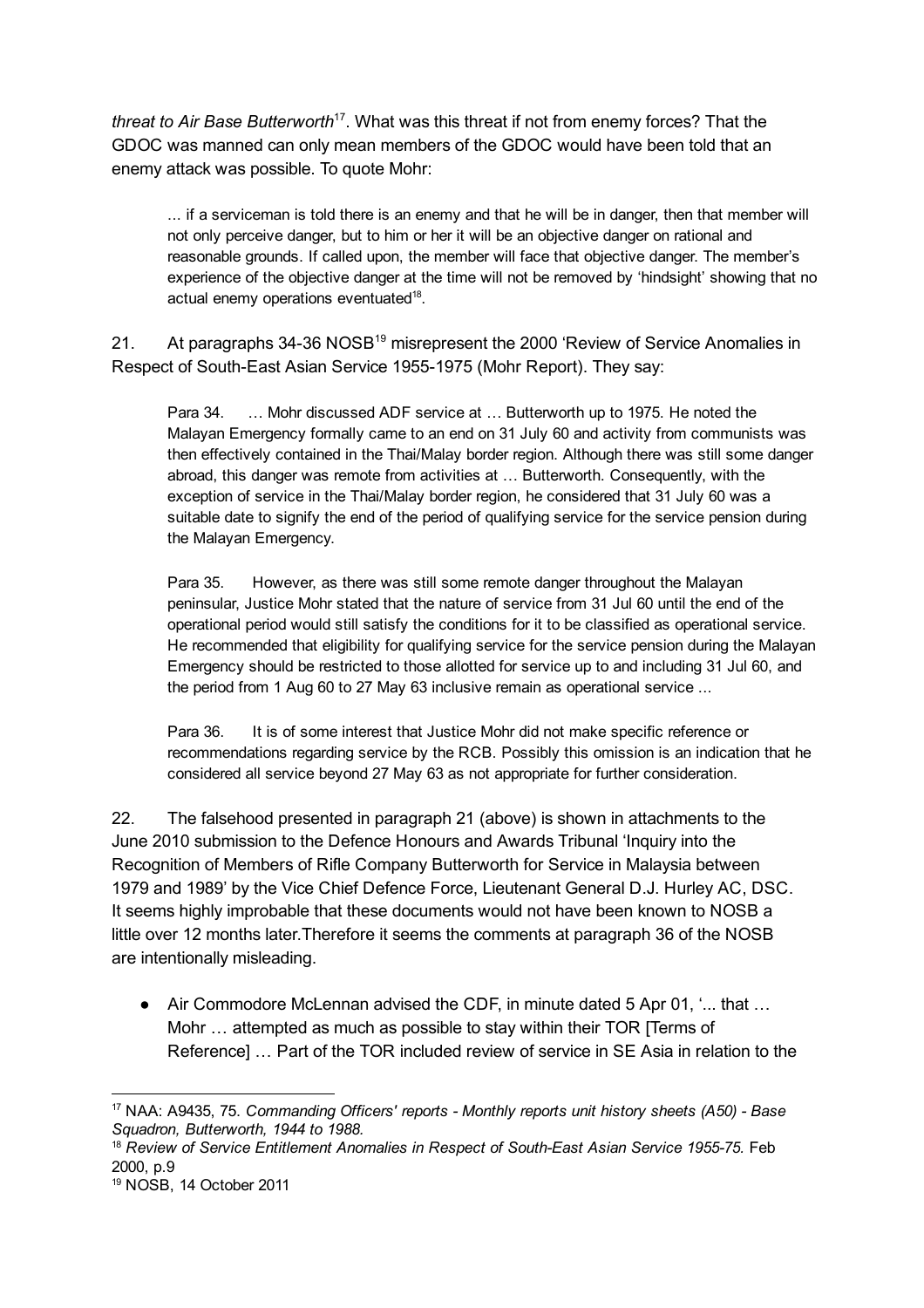geo-political context of FESR, which concluded on 31 Oct 1971. CONSEQUENTLY, SERVICE AT BUTTERWORTH BETWEEN 1971 AND 1989 WAS NOT CONSIDERED (emphasis added). However, in implementing the recommendations, it was considered incumbent on Defence to consider any wider implementations flowing from them and their relationship to the CIDA principles $^{20}$ .

● While acknowledging legibility of the date is poor, the Minister Assisting the Minister for Defence, Bruce Scott, approved recognition of non-warlike service in Malaysia to the end of 1989 on what appears to be 15 Apr 01. The Minute signed by the Minister along with the Chief of Defence Force, acknowledged that this decision was a flow on from the Mohr Report. It also acknowledged the communist threat and the quick reaction security role of the RCB. To quote: 'In view of the conditions that existed in Singapore and Malaysia after the … Confrontation … until the end of FESR … it is considered duties in Butterworth are equally deserving of an award due to the terrorist threat which existed and the purpose of maintaining regional security. This is in keeping with CIDA principles $^{21}$ .

23. In 2014 NOSB prepared a report for the information of the Parliamentary Petitions Committee<sup>22</sup>. At paragraphs 87 to 95 NOSB repeat what is said at paragraph 21 above, ignoring what Defence had clearly stated in 2001 (para. 22, above). It is clear from page 34 of Mohr's report that his review of service at Butterworth was included in Chapter 5 of his report, Far East Strategic Reserve in Malaysia, service that came to an end on 31 October 1971. This fact was known to Defence in 2001 (see para. 21 above). The 2014 NOSB statement clearly misled the Petitions Committee.

### SIGNIFICANCE OF THE 2001 DECISION

24. The Mohr review was established to address perceived anomalies associated with SE Asian service in the 1955-75 period. It is clear from his report that this included both medallic recognition and access to repatriation benefits.

25. Mohr agreed that, owing to the conflict on the Malaysian Thailand border in the 1960-63 period ' there was still some remote danger throughout the Malayan peninsular', it was appropriate to recognise service during this time as what is now called non-warlike service. Under the Veterans' Entitlements Act 1986, this period was accepted as operational service for the purpose of the  $Act^{23}$ .

<sup>&</sup>lt;sup>20</sup> Minute from Director General Career Management Policy to Chief of the Defence Force of 5 April 2001

<sup>&</sup>lt;sup>21</sup> Ministerial submission from Chief of the Defence Force to Minister Assisting the Minister for Defence of 10 April 2001

 $22$  Background Paper, Parliamentary Petition Dated 3 March 2014. Rifle Company Butterworth 1970-1989

<sup>&</sup>lt;sup>23</sup> Review of Service Entitlement Anomalies in Respect of South-East Asian Service 1955-75. Feb 2000 p.p 33,34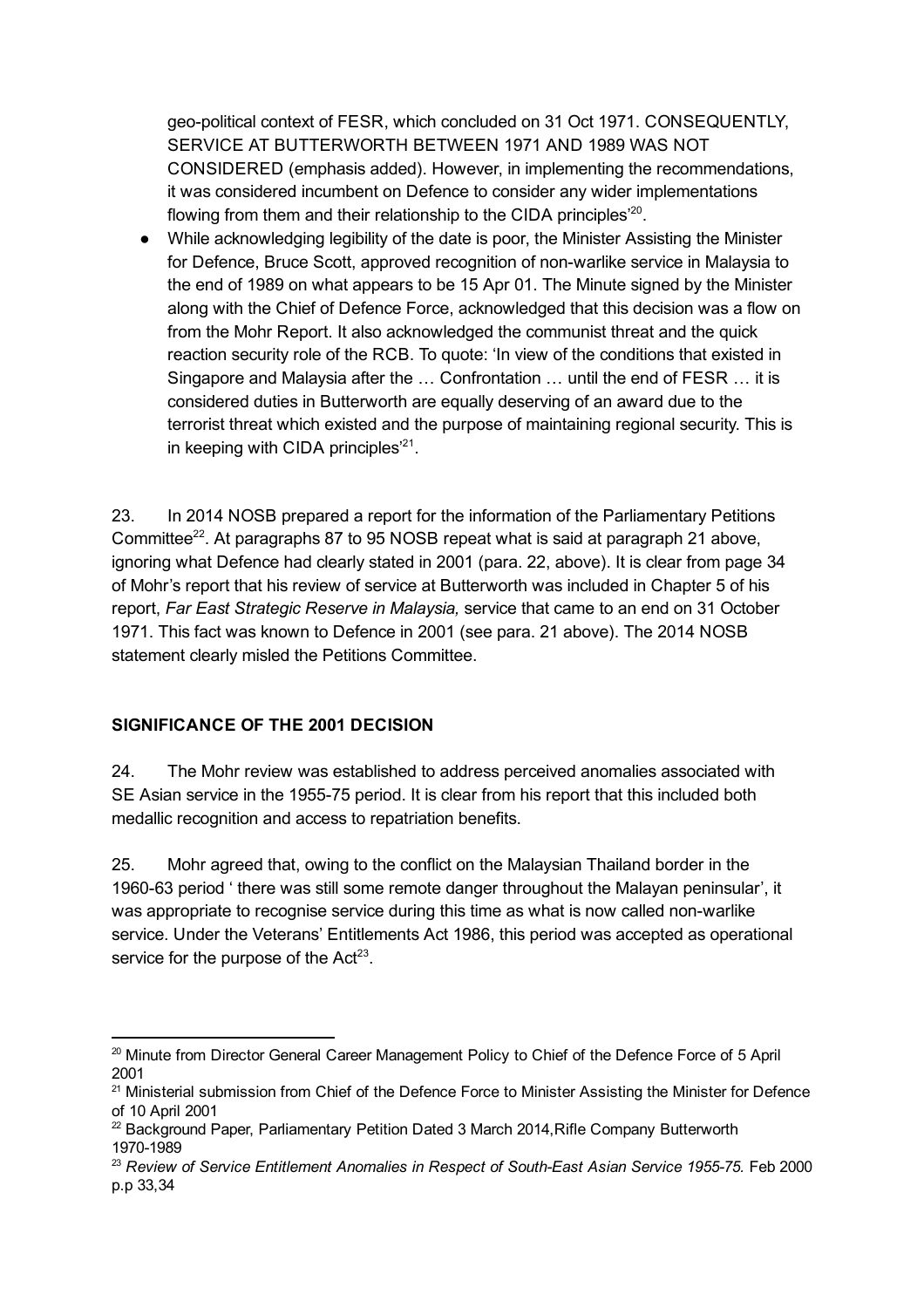26. The 2001 decision to recognise nonwarlike service till the end of 1989 was an outcome of the Mohr Review. This review accepted the danger to Butterworth was much closer during this period than in 1960-63. By denying access to repatriation benefits available to veterans from the earlier period to those who served in Malaysia and Singapore in the post Confrontation period Defence and the Department of Veterans Affairs have created an anomaly the Mohr review was tasked to address.

# 2014 REPORT TO THE PARLIAMENTARY PETITIONS COMMITTEE

27. In response to a petition to the Parliamentary Petitions Committee seeking a review of the nature of service by members of the Rifle Company Butterworth with the aim of achieving a reclassification to warlike service the NOSB prepared a report for the information of the Petitions Committee, dated 28 April 2014 $^{24}$ . As with the 2011 report, there is no mention of the 2001 decision regarding recognition of operational service at Butterworth.

28. At paragraphs 87 to 95 NOSB refer to Mohr, as they did in 2011 (see above, para. 20), again misrepresenting his committee's report. At para. 92 they correctly report, as they had so earlier, that Mohr considered it appropriate that service from the end of the Emergency in 1960 till May 63 remain operational, but not qualifying, service in Malaysia and Singapore with the exception of that service rendered in the Malay/Thai border region. However, this is contradicted at para. 130 under the heading Nature of Service Classification:

The Malayan Peninsula has had a long and varied history of being an operational area for the ADF since World War II. The area of Butterworth was a (sic) designated an operational area from 29 June 1950 to 31 July 1960 during the Malayan Emergency with the Malay/Thai border area remaining an operational area until 16 August 1964.

29. The statement at para. 130 is obviously incorrect (see para 25 above). Given other errors or intentionally misleading statements in the document the question must be asked was this omission intentional?

30. At para. 19 NOSB state: 'In December 1989, Chin Peng, the leader or the Malaysian Communist Party signed a peace accord with the Malaysian Government, bring to an end what is sometimes called the Second Emergency and has been described as:

... a low-intensity campaign of subversion and counter-subversion in Singapore and sporadic jungle skirmishes in Malaysia. 25

 $24$  Background Paper, Parliamentary Petition Dated 3 March 2014, Rifle Company Butterworth 1970-1989. Nature of Service Branch. 28 April 2014

<sup>25</sup> NOSB provide the source as:

http://www.themalaysianinsider.com/sideviews/article/the-forgotten-insurgency-that-failed-ong-weichong -and-kumar-ramakrishna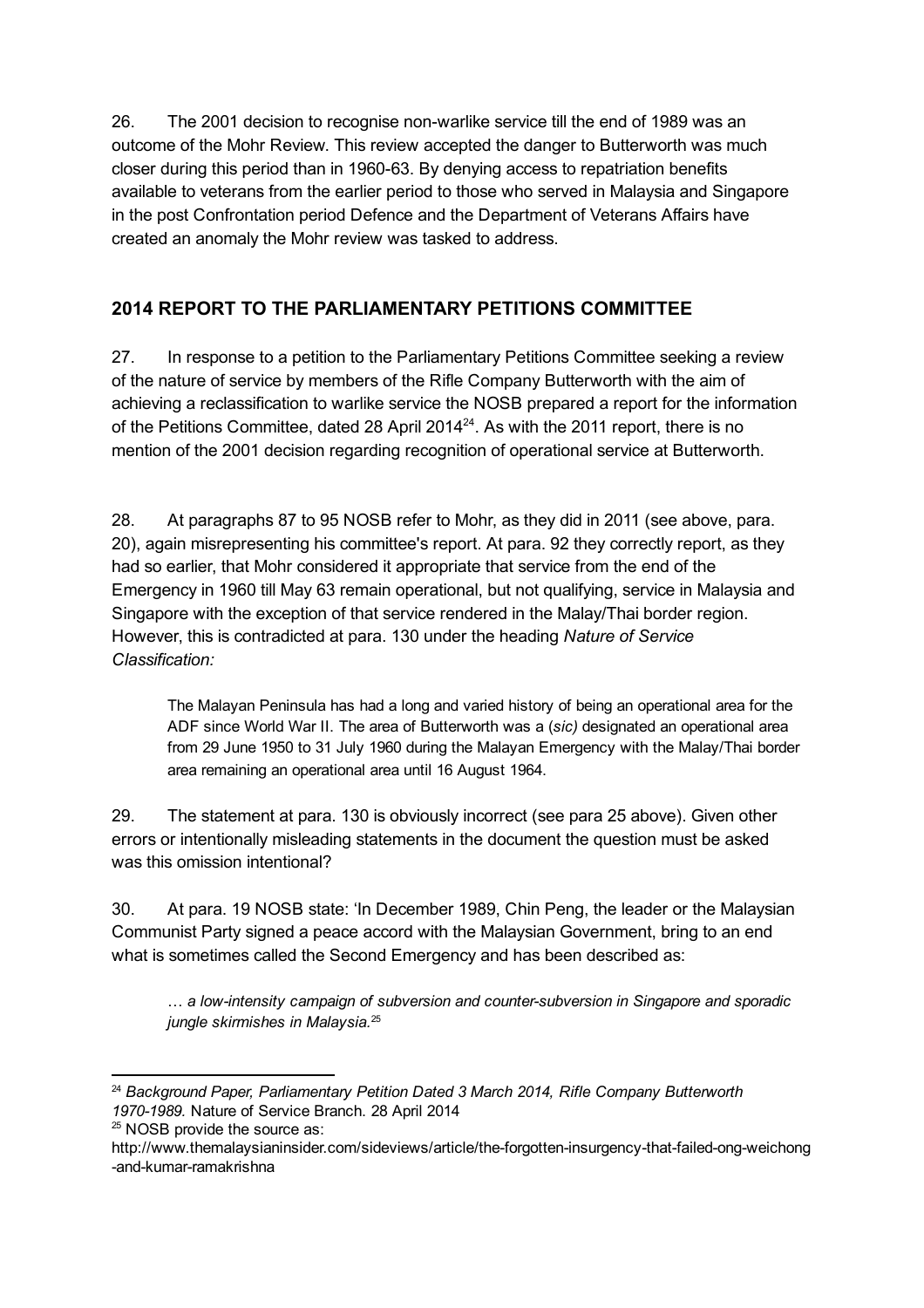31. The above quote is lifted out of context. Authors Ong Weichong and Kumar Ramakrishna, in their article The "forgotten" insurgency that failed, state:

The ongoing debate over the historic role of Chin Peng, the recently deceased Communist Party of Malaya (CPM) Secretary-General, has thus far tended to focus attention on his actions during the years 1948 to 1960, known as the Malayan Emergency. What has been less discussed is the CPM's re-launched armed struggle in 1968.

This second phase, sometimes called the Second Emergency, dragged on till the final formal cessation of hostilities in 1989. The CPM's revived armed struggle actually posed a serious security threat that required the combined efforts and resources of the Malaysian, Thai and Singapore governments to resolve.

… Between 1968 and 1973, CPM groups infiltrated back into Peninsular Malaysia and quietly re-established an underground support network; 1974 then saw an upsurge in CPM terrorism, including assassinations, sabotage and bombings against government installations and personnel on both sides of the Causeway. Such action included the high-profile assassination of Abdul Rahman Hashim, Inspector-General of the Malaysian Police.

The Second Emergency gradually developed into a low-intensity campaign of subversion and counter-subversion in Singapore and sporadic jungle skirmishes in Malaysia. By 1988, the jungle war had gone against the CPM and its underground network had collapsed. Chin Peng agreed to a peace treaty to formally end the Second Emergency a year later.

...By August 1974, the party had sundered into three different factions that sought to outdo one another in open bloody battles with the Malaysian government and amongst themselves, destabilising its painstakingly built-up support network in the process.

32. The full sentence from which the quote is taken says: 'The Second Emergency gradually developed into a low-intensity campaign of subversion and counter-subversion in Singapore and sporadic jungle skirmishes in Malaysia' [emphasis supplied]. The picture NOSB sought to paint with this quote is clearly different to the picture painted by the article's authors. A copy of the article is attached.

33. Again, at para. 81, NOSB again downplay the situation in Malaysia at the time. 'A letter from the Army History Unit to Mr Robert Cross on 11 February 2004, notes that:

No state of 'war' or emergency has existed in the Federated States of Malaysia since the establishment of the need in 1970 to deploy a rifle company at BUTTERWORTH. Professor David Horner at the Australian National University agrees that no military threat against the national interests of Malaysia has emerged since the cessation of hostilities with Indonesia (since Confrontation ended on 11 Aug 66).

34. It is an historical fact that a national state of emergency was declared in Malaysia following the May 1969 riots. In his paper The Emergency Law in Malaysia - Political Security of Liability?, Rizal Yaakop, Senior Lecturer at School for History, Politics and Strategic Studies, University Kebangsaan, Malaysia, reports that the 1969 proclamation of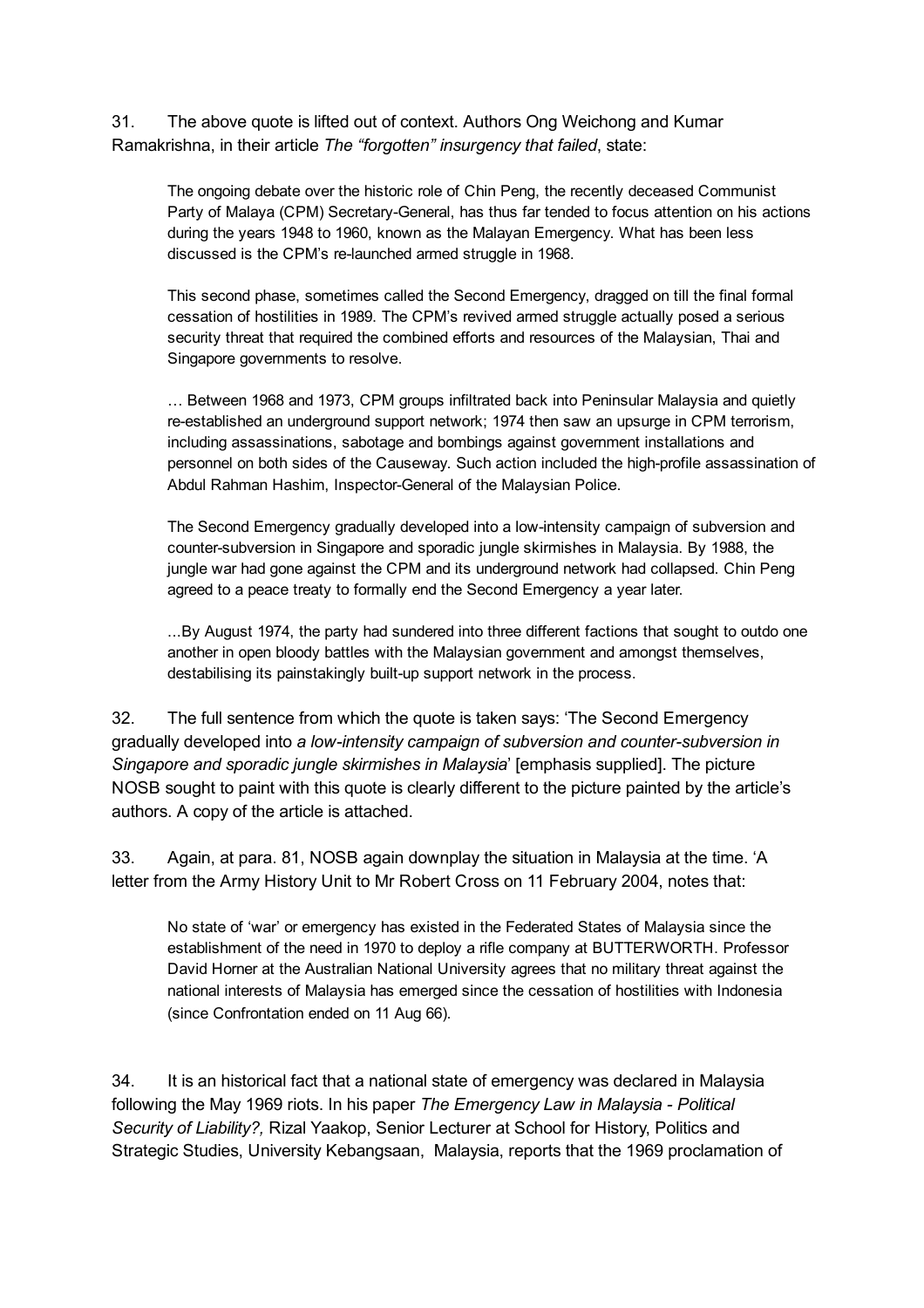emergency, plus three others proclaimed in 1960, 1964 and 1977 had not been lifted at the end of the 1968-1989 Insurgency War $^{26}$ .

35. In his 1977 paper Peninsular Malaysia: The "New Emergency", Richard Stubbs refers to the 1 September 1975 description of the security situation in Peninsular Malaysia by Prime Minister Tun Razak as the 'New Emergency'. On page 259 Stubbs comments on the 1975 tightening of security laws and the introduction of 'special courts … to try suspected terrorists'<sup>27</sup>.

36. At paragraphs 45 and 46 NOSB comment on the Ground Defence Operations Centre.

RAAF Base Squadron Commanding Officer Reports for the period 1970 to 1988 record that weapons training and range practices were conducted monthly for the Mobile Flight Reserve (later Ground Defence Section), RAAF Police and Base Security Guards, and on an irregular basis for other RAAF personnel. Ground defence courses were also a regular training activity at the base to ensure that RAAF personnel were aware of their responsibility in regard to the security of the base.

The GDOC was established to manage all types of emergencies at the air base, including security related emergencies. OC RAAF Base Butterworth was responsible for the command of the GDOC and the OC of the infantry company was appointed as one of the ground defence advisers to support the operation of the Operations Centre. While the GDOC was exercised on a regular basis, especially during air defence exercises, simulation of a declared emergency or in the movement of highly inflammable material, no security emergency was ever declared at the RAAF Base Butterworth.

37. Base Squadron CO Reports for the period Jan 76 - Sept 78, under the heading Defence Section Operational, clearly show that the GDOC was regularly manned owing to possible ground threat to Air Base Butterworth and on significant communist anniversaries<sup>28</sup>. The above statement is clearly wrong. As will be shown below, NOSB also acknowledged increased security arrangements established in 1975 owing to the communist threat.

38. At para 122, NOSB supply an amended version of the criterion for warlike service.

Warlike operations are those military activities where the application of force is authorised to pursue specific military objectives and (the degree of exposure to the risk of harm is such that) there is an expectation of casualties. Warlike operations include a state of declared war, conventional combat operations against an armed adversary and peace enforcement operations.

 $26$  Mohd Rizal Yaakop. The Emergency Law in Malaysia - Political Security of Liability?. October 21, 2010. Electronic copy available at: http://ssrn.com/abstract=1695727. Accessed 27 Nov 2016  $27$  Richard Stubbs. Peninsular Malaysia: The "New Emergency". Pacific Affairs. Vol. 50, No.2 (Summer, 1997. pp. 249-262. Accessed at https://www.jstor.org/stable/2756301?seq=1#page\_scan\_tab\_contents, 27 Nov 2016.

 $28$  NAA: A9435, 75. Commanding Officers' reports  $\overline{\phantom{a}}$  Monthly reports unit history sheets (A50) - Base Squadron, Butterworth, 1944 to 1988.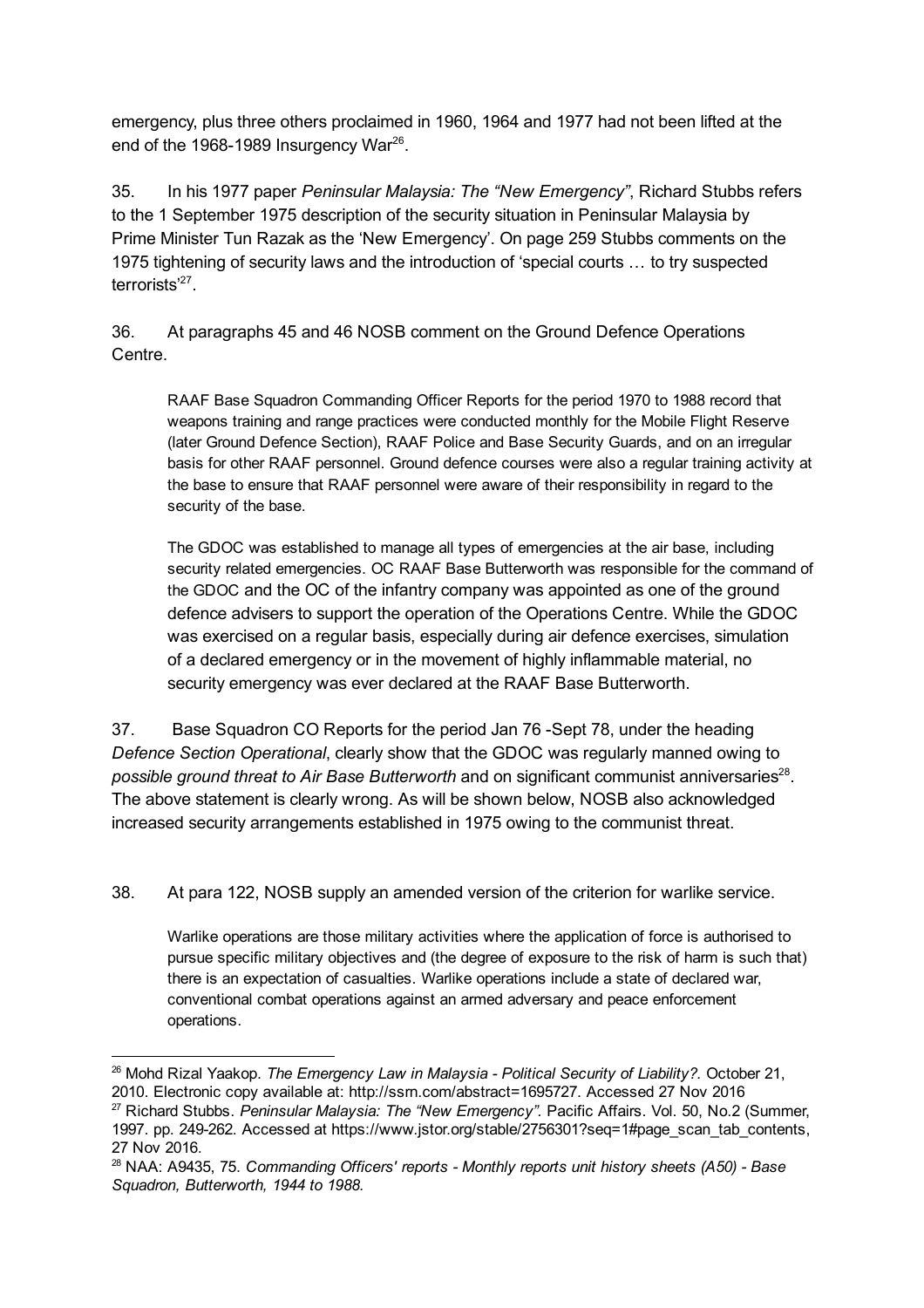39. Compare the above with the criterion below. NOSB have added (the degree of exposure to the risk of harm is such) and deleted These operations encompass but are not limited to. While the change appears subtle, it is significant. Section 7A of the Veterans' Entitlements Act simply requires that a person ' incurred danger from hostile forces of the enemy' without any further attempt to qualify the risk associated with that exposure. This is seen in the following definition of warlike operations.

Warlike operations are those those military activities where the application of force is authorised to pursue specific military objectives and there is an expectation of casualties. These operations encompass but are not limited to:

- a state of declared war:
- conventional combat operations against an armed adversary; and
- $\bullet$  peace enforcement operations that are military operations  $\ldots^{29}$

40. By way of comparison, 'Non-warlike operations are defined as those military activities short of warlike operations where there is a risk associated with the assigned tasks(s) and where the application of forces is limited to self defence. Casualties could occur but are not expected'<sup>30</sup>

41. Examples of non-warlike operations included with the definition include hazardous operations such as mine clearance, and weapons inspection, and peacekeeping operations. Non-warlike operations seem directed at hazardous operations where there is no danger incurred from the hostile forces of an enemy.

# NOSB 2014 ACKNOWLEDGE THREATS TO BUTTERWORTH

42. The 2014 NOSB paper $31$  acknowledged assessed threats to Butterworth from the communists insurgents. It also acknowledged threats to Australian military families. For example:

Para 20. … There is a threat to the security of the air base and damage to property arising from:

- (a) A resurgence of militant communist activity both overt and covert'
- (b) Sabotage or malicious damage; and
- (c) Industrial disputes.

Para 21. A Shared Defence Plan existed 'to counter the threat to the base'.

<sup>&</sup>lt;sup>29</sup> Vice Chief of the Defence Force. Submission to the Defence Honours and Awards Tribunal's Inquiry into the Recognition of Members of Rifle Company Butterworth for Service in Malaysia between 1970 and 1989, dated 23rd June 2010. para 32. Other sources confirm this to be the official definition. <sup>30</sup> Ibid, para 33.

<sup>&</sup>lt;sup>31</sup> Background Paper, Parliamentary Petition Dated 3 March 2014, Rifle Company Butterworth 1970-1989. Nature of Service Branch. 28 April 2014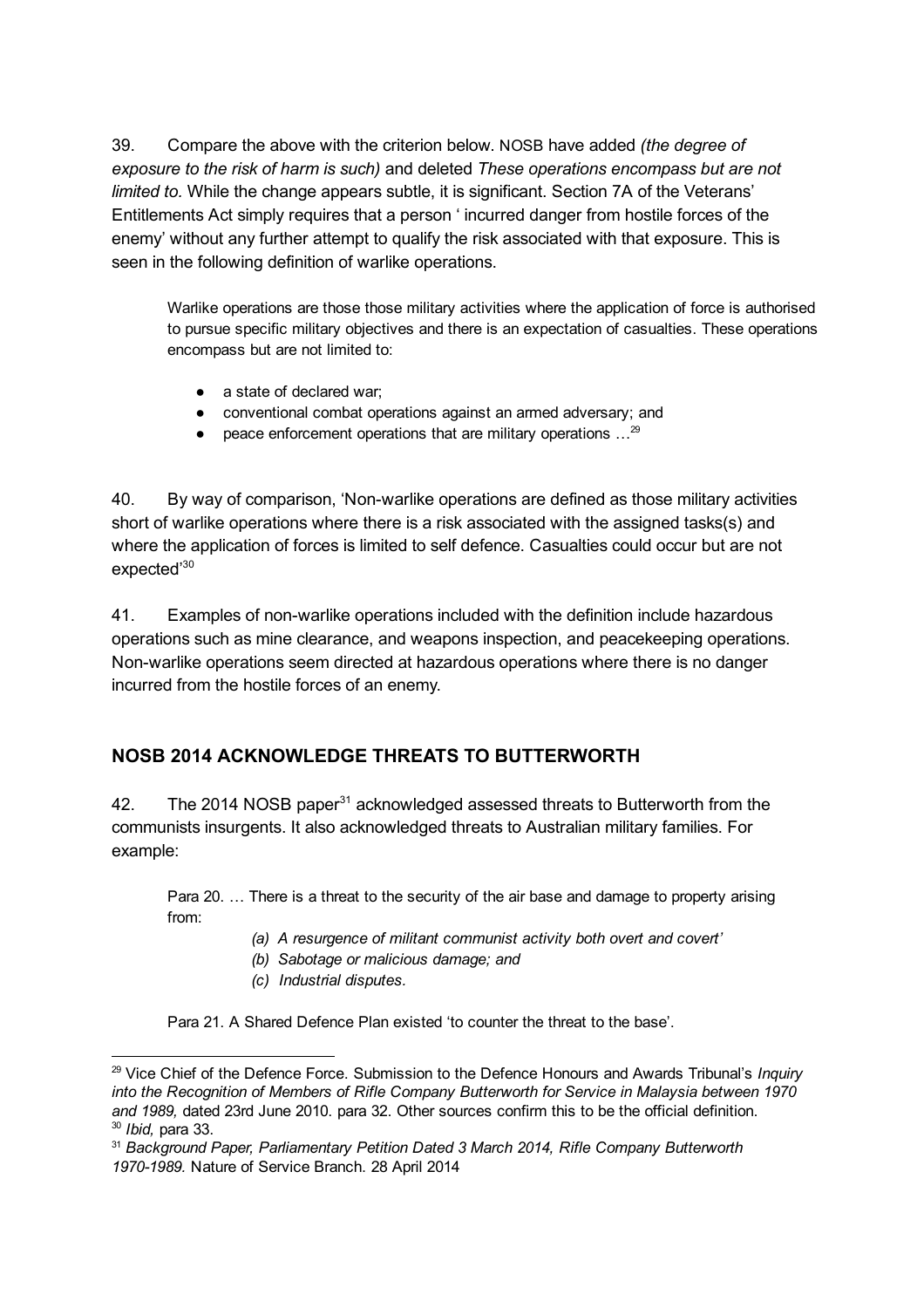Para 26. A Family Protection Plan issued in May 1972 to address the identified threat 'racial communal disturbances to families resident in Butterworth Married Quarters'.

Para 28. 'The ANZUK Intelligence Group Threat Assessment up until the end of 1972 notes … While there is a potential threat … from the Communist Party of Malaysia (CPM) the Communist Terrorist Organisation (CTO), and other related subversive organisations:

It is unlikely therefore , that the CPM/CTO will, as a deliberate act of policy, attempt an attack on Air Base Butterworth … it is possible, but we consider it still unlikely, that the CPM/CTO the Base in certain circumstance … there is definitely a risk that one or more CTs, or members of subversive groups … could, regardless of … policy attempt an isolated attack on or within the Base at any time.

Para 30. 'On 3 April 1975 Chief of Air Staff (CAS) provided advice to the Minister regarding the state of security at the air base as a result of rocket attacks at RMAF Base Sempang (Kuala Lumpur) and at a military base at Penang on 31 March and 1 April 1975 respectively. The advice noted that increased security arrangements had been implemented at the air base, however there is no specific mention of the infantry company and its role in the advice.

Para 35. A subsequent CAS Minute to the Minister on 7 April 1975 included detail on the increased measures at the air base which included the use of the Australian infantry company personnel on picket duty.

Para 36. 'In 1975 while OC RAAF Base Butterworth believed there is a little threat to the base. DAFI Report No 33 on security at Butterworth in July 1975 notes that:

The possibility of the CT possessing operation mortars adds to the threat against Air Base Butterworth. However, it is most likely that warning of an impending attack would be received prior to the attack taking place.

Para 37. 'DAFI also saw a threat from indirect weapons such as 81/82mm mortars as expressed in DAFI Report No 34.

Para 40. 'The JIO assessment in October 1975 confirmed that it would be unlikely that a threat to the air base would arise from an external threat on Malaysia, but acknowledged that there is a potential threat to the base from CTO and related communist organisations. They also assessed that it is unlikely that the CTO will as a deliberate policy attack the air base, although it acknowledged that a group could do this on their own initiative ...

43. To reiterate, Justice Clarke in the Review of Veterans' Entitlements concurred with Mohr. At 11.60 he stated:

If then, the military authorities consider that a particular area is vulnerable to attack and dispatch armed forces there, they are sending forces into harm's way, or danger. This was the second point made by Mohr - that veterans ordered to proceed to an area where they are endangered by the enemy will not only perceive danger, but to them the danger will be an objective one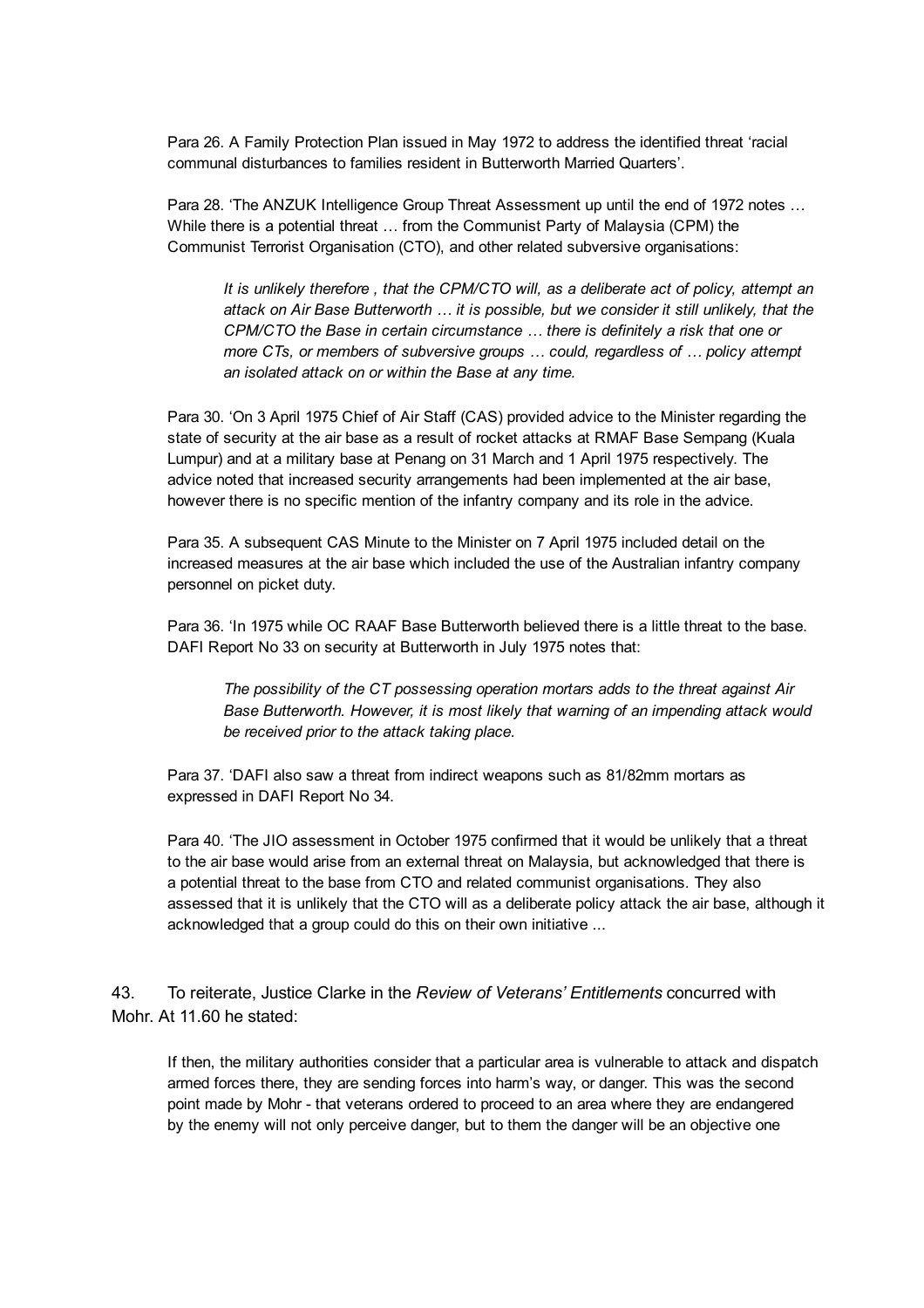based on rational and reasonable grounds. In these circumstances, what the historian says he or she has learned since the war about the actual intention of the enemy is hardly relevant. $32$ 

## NOSB's CONCLUSION 2014

44. Despite acknowledging the above threats NOSB concluded at para 159(d): 'ADF service at Butterworth between 1970 and 1989 does not meet the essential criteria for classification of special duty, as warlike or nonwarlike service, or as hazardous service'.

# RIFLE COMPANY BUTTERWORTH

45. The proper nature of service classification at Butterworth - peacetime, non-warlike or warlike - must be determined on the facts as they were at the time, including the expectations of the military autorities<sup>33</sup>. There is clearly established objective evidence of an armed communist threat and expectations that an attack could occur, including that acknowledged by NOSB in 2014. These facts stand, regardless of the presence or not of the RCB. That aside, there are facts that NOSB ignore<sup>34</sup>. Some of these are discussed below.

46. At para 29 NOSB note that the 1971 ANZUK Threat Assessment to Butterworth<sup>35</sup> commented The fact that the infantry company was not available on the base at all times was seen, at the time, as a weakness by OC RAAF BUTTERWORTH. Is this not a strange statement if the main reason for a permanent deployment of an army company to the Base was for training purposes, as maintained by NOSB?

47. The National Australian Archives file, NAA: A703, 564/8/28 Part 3, RAAF Butterworth  $-$  Ground defence plans $^{36}$ , provides the rationale for the permanent deployment of an infantry company to Butterworth. This makes it clear the army presence was considered necessary given the security threat then present. This file is not acknowledged by NOSB.

48. On 2 March 1972 a representative of the Secretary, Department of Defence, A. E. Tange, wrote to the Secretary, Department of Air, regarding 'Security at Butterworth.' The Secretary's office stated 'It will be necessary for us shortly to brief the Minister for Defence on the outcome of various examinations that have been made of the security problem at Butterworth.'<sup>37</sup>. Tange outlined his understandings of the situation and asked for confirmation

<sup>&</sup>lt;sup>32</sup> Review of Veterans' Entitlements. Jan 2003 (The Clarke Report).

<sup>&</sup>lt;sup>33</sup> This was the position of both Mohr and Clarke

<sup>&</sup>lt;sup>34</sup> At para 6 NOSB claim to have carried out extensive research on the matter, listing a wide scope of authorities. It would therefore seem there is no excuse for them not acknowledging those sources that appear not to support their position.

<sup>&</sup>lt;sup>35</sup> ANZUK Intelligence Group (Singapore) Note No. 1/1971 - The Threat to Air Base Butterworth up to the end of 1972, dated 30 November 1971

<sup>36</sup> NAA: A703, 564/8/28 Part 3, RAAF Butterworth – Ground defence plans

<sup>&</sup>lt;sup>37</sup> NAA: A703, 566/2/148 Part 5, Formation, organisation and movement – HQ RAAF Butterworth. Folio 52.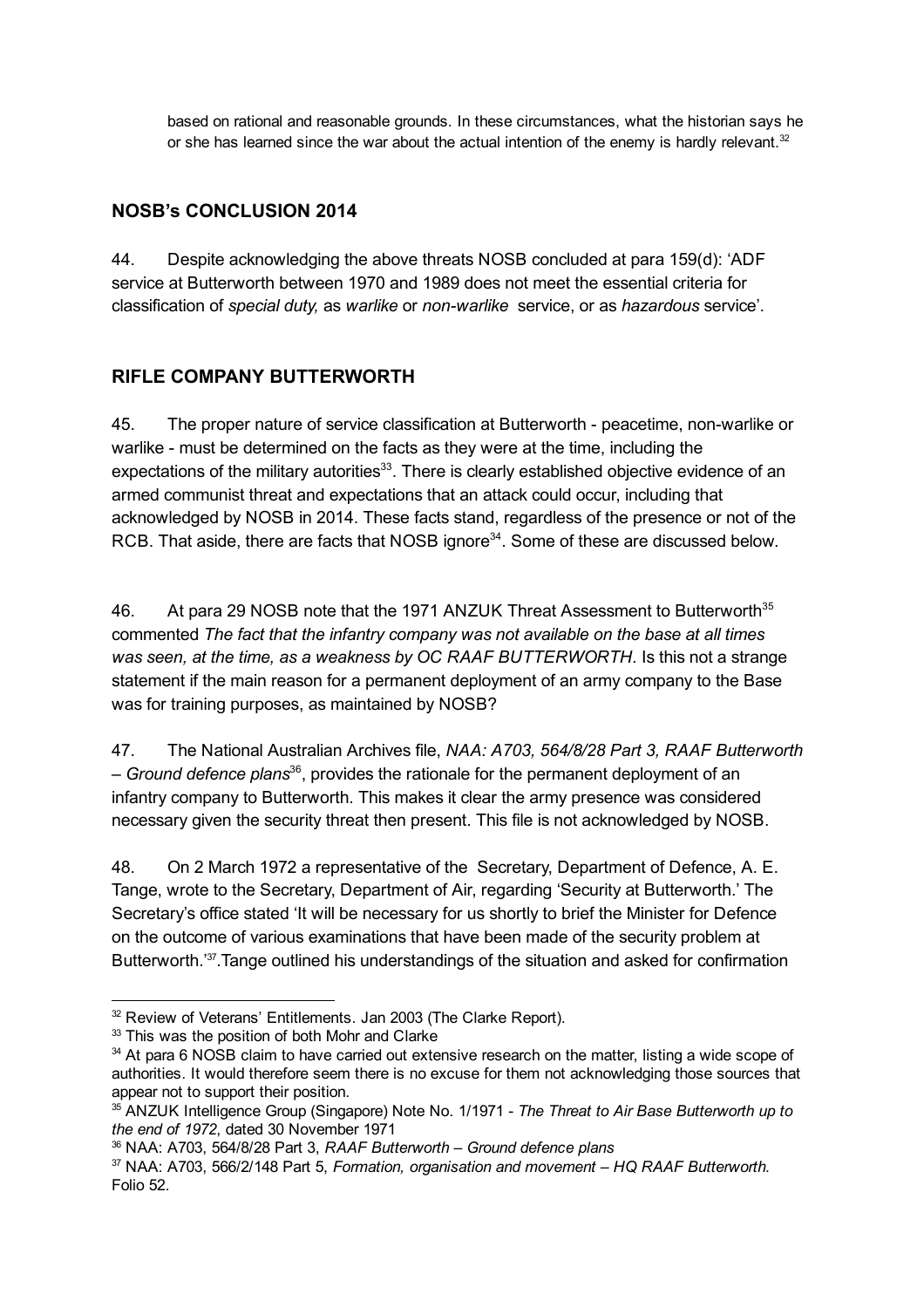or correction. The letter confirms the permanent presence of an infantry company to provide 'a ready-reaction force'. Owing to Malaysian sensitivities it was necessary to use flag flying, training and a change of scenery as a cover. Again, NOSB have not acknowledged this file.

… In addition, Malaysian reluctance having been overcome, the ANZUK force will now provide one infantry company on rotation through Butterworth on a full-time basis, ostensibly for training, flag-showing and a change of scene. The presence of this company will provide the Commander with a readyreaction force which he can use inter alia to supplement elements available to him under the joint Malaysian-RAAF Plan, but short of an actual overt breach of security the Commander cannot use these troops for guard of other security duties.

49. The SECRET Defence Committee Minutes of 11 Jan 1973, at para 22, clearly state that following the withdrawal of ANZUK forces security for Butterworth will be provided by the rotation of a rifle company from Australia. Para 28 (e) states this deployment 'could be presented publicly as being for training purposes'. Again, training was a cover for the real purpose of the deployment<sup>38</sup>. Again, not acknowledged by NOSB.

### OTHER REVIEWS

50. NOSB, in 2014, refer to other service reviews, including that Committee of Inquiry into Defence and Related Awards (CIDA) and that of Justice Clarke. The one review ignored is that completed in 2000/2001 as an extension of the Mohr Report. That these reviews found no evidence to support claims of warlike or non-warlike service at Butterworth could well be explained by the fact that most of the evidence now available was still under embargo at the times these reviews were conducted.

### **CONCLUSION**

51. In 2001 the Minister Assisting the Minister for Defence approved the award of the ASM1945-75/ASM for non-warlike operational service in Singapore to the end of 1975 and Butterworth, Malaysia, till the end of 1989. This decision recognised 'the principle established by MAJGEN Mohr, during his deliberations on service in SE Asia, that if ADF personnel are placed in circumstances where they may be used to react to an assessed threat made by Australian Government Intelligence agencies, it has to be considered operational service. This is regardless of whether that threat is realised or not'. Mohr was adamant that the nature of service must be determined by the facts that existed at the time and not that which has been discovered since. Clarke, in 2003, agreed with Mohr when he said:

If then, the military authorities consider that a particular area is vulnerable to attack and dispatch armed forces there, they are sending forces into harm's way, or danger. This was the second point made by Mohr - that veterans ordered to proceed to an area where they are endangered by the enemy will not only perceive danger, but to them the danger will be an objective one

<sup>38</sup> NAA: A7942, F59 The Five Power Arrangements and ANZUK, folios 177, 173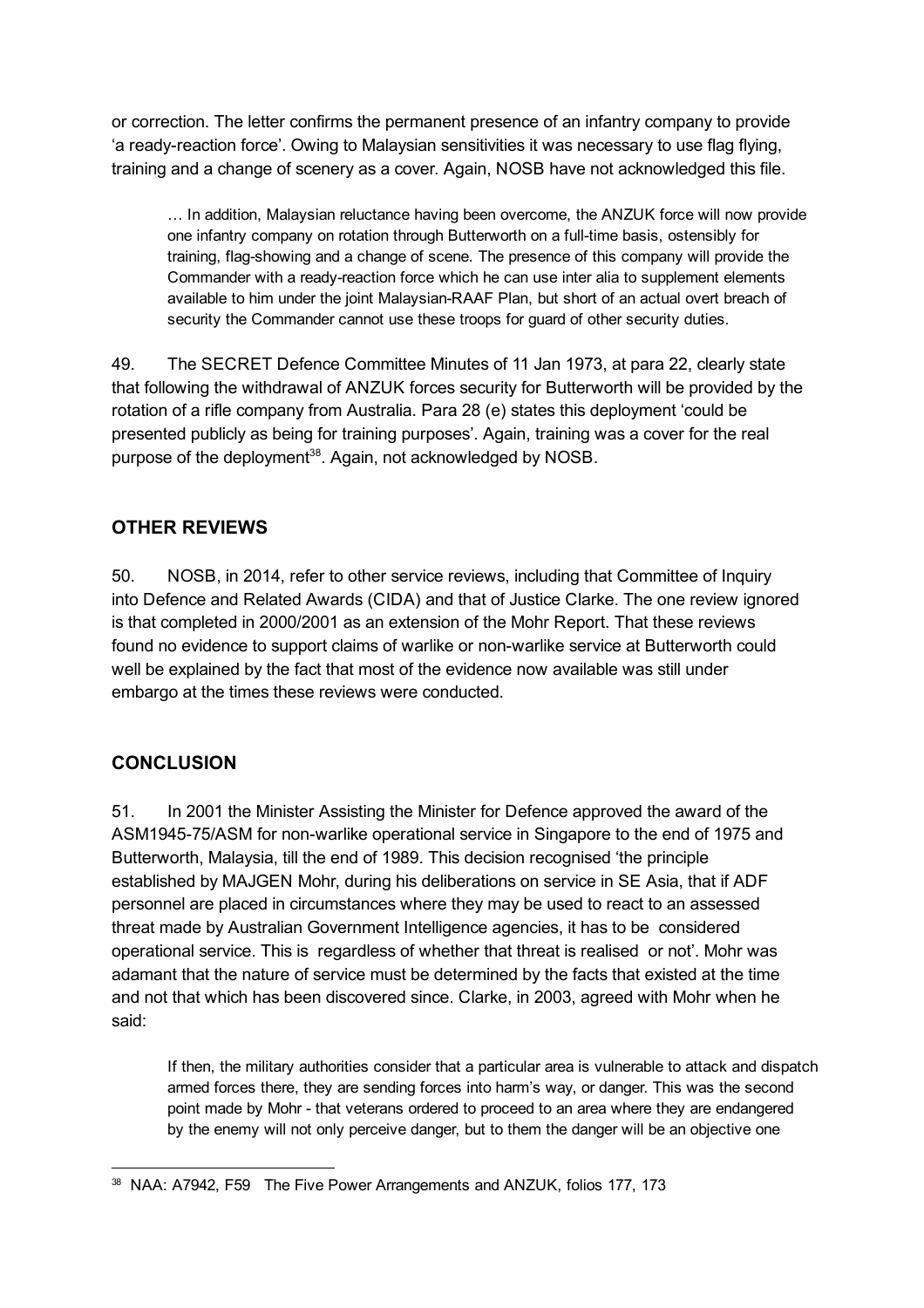based on rational and reasonable grounds. In these circumstances, what the historian says he or she has learned since the war about the actual intention of the enemy is hardly relevant. $39$ 

52. NOSB in both 2011 and 2014 have ignored the decision made in 2001 and the principle established by MAJGEN Mohr.Instead they have relied on a retrospective assessment, based on the fact that no defence emergency was declared, to deny recognition of operational service, either warlike or non-warlike, to Butterworth veterans in the period up to the end of 1989.

53. Evidence shows that post 2010 NOSB have made false claims regarding Justice Mohr's report in regards to service at Butterworth. Yet the true facts are included with a 2010 submission by the Vice Chief of the Defence Force that must have been known to NOSB.

54. NOSB have misrepresented authors Ong Weichong and Kumar Ramakrishna, ignored high level documents both in terms of originator and security classification, and lifted evidence from NAA files while ignoring other evidence in the same files that represent the true situation at Butterworth.

55. Consequently, NOSB have misled Ministers of the Crown, the Australian Parliament, and unfairly disadvantaged possibly in excess of 20,000 Australian Defence veterans.

# REMEDIES SOUGHT

- NOSB acknowledge the errors in their 2014 paper prepared for the Parliamentary Petitions Committee and withdraw the Paper.
- NOSB submit a new paper to the Petitions Committee that addresses the 'significant principle' established by MAJGEN Mohr. Specifically, this paper to address the following:
	- Between 1968 and 1989 was there an armed enemy present in Malaysia and the area near to the Butterworth Base? Or
	- Were ADF members at Butterworth told there was an enemy present and that they may be called on to face that enemy? Or
	- Did Australian military authorities send forces to Butterworth believing at the time that the Base was vulnerable to attack?
- Review that nature of service classification at Butterworth based on the facts as they were known at the time, and not by applying knowledge that came after the event.
- Acknowledge the decision made in 2001 regarding nonwarlike operational service and the facts that decision was based on.
- Acknowledge those facts as pointed out above regarding evidence ignored or not acknowledged by NOSB, e.g. the correspondence from Tangey and the Defence Committee minutes of 11 Jan 1973.
- Make a public apology to those veterans who have been disadvantaged by decisions based on the misleading information provided by NOSB.

<sup>39</sup> Review of Veterans' Entitlements. Jan 2003 at 11.60.